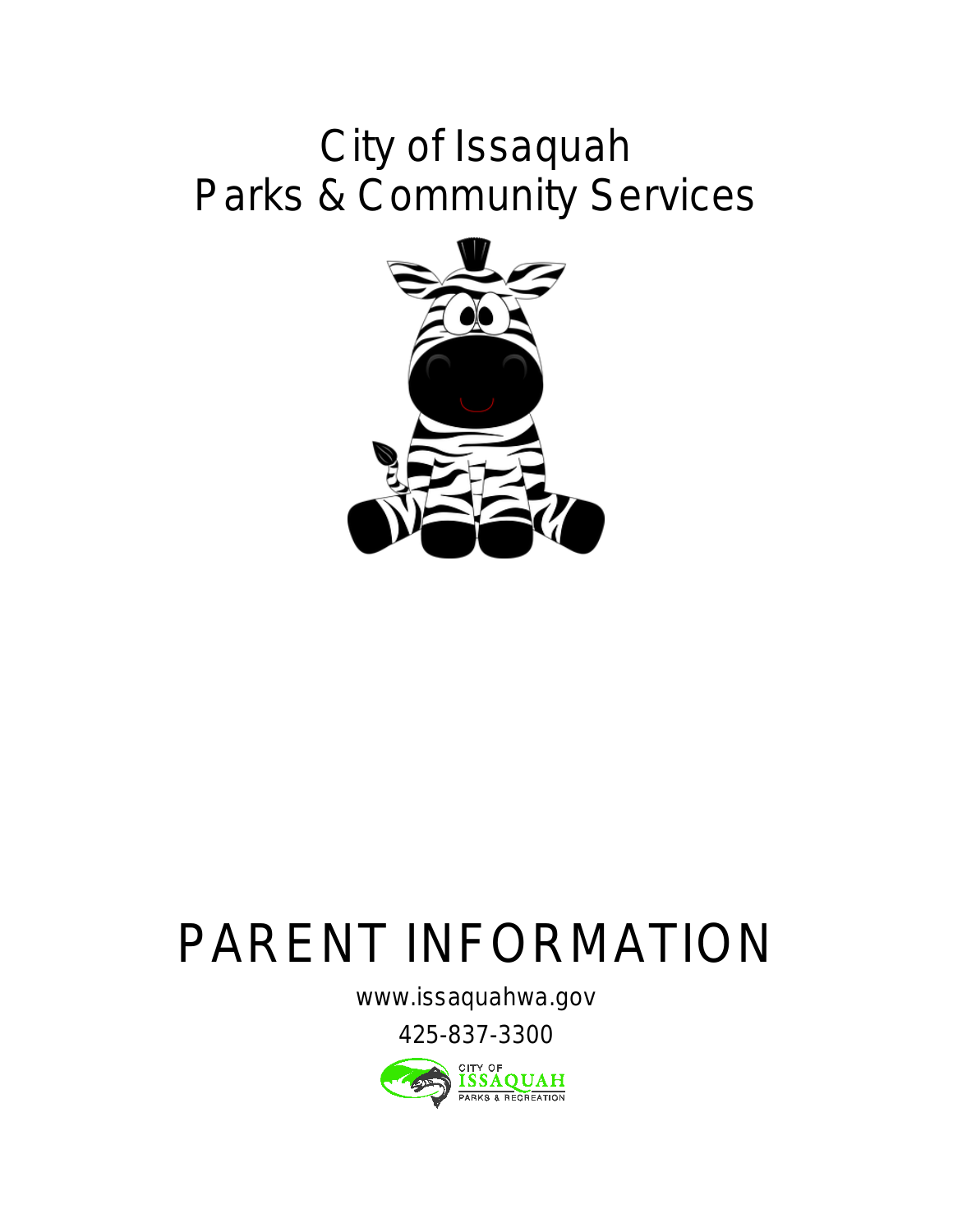#### **CAMP 'QUAH**

**Location TBD-Check website for update**.

### **KINDERCAMP**

**Location TBD – Check website for update.**

**MIGHTY MITES Location TBD-Check website for update.** 

| <b>CAMP 'QUAH</b><br>Camp Hours:<br><b>Extended Care Hours:</b> | $9:00am - 4:00pm$<br>7:00 - 9:00am and 4:00 - 6:00pm (additional fee of \$30) |
|-----------------------------------------------------------------|-------------------------------------------------------------------------------|
| <b>KINDERCAMP</b><br>Camp Hours:<br><b>Extended Care Hours:</b> | $9:00am - 4:00pm$<br>7:00 - 9:00am and 4:00 - 6:00pm (additional fee of \$30) |
| <b>MIGHTY MITES</b><br>Camp Hours:                              | 9:00am -12:00pm (Extended care not available)                                 |

#### **CAMP LEADERSHIP**

To provide a quality experience for your child, our camp directors and assistant directors bring professional backgrounds in working with children in an educational or camp setting. Our camp leaders are high school and college students who have a strong desire to work with children. All staff will be trained for a minimum of 20 hours

out by an authorized adult. Campers are not permitted to leave camp with anyone whose name is not on file as authorized to pick-up child. Our staff will ask to see photo ID to verify identification. **No phone-in changes to this information are permitted.**

#### **EXTENDED CARE**

If registered for Extended Care, campers may be dropped off between 7:00am and 9:00am, and picked up between 4:00pm and 6:00pm. If not participating in extended care, campers should be dropped off no earlier than 8:50am and should be picked up by 4:10pm.

#### **LATE PICK-UP POLICY**

A late fee of \$5 per child will be charged for each five minutes a parent is late after 6:00pm. Payment can be paid in cash or check payable to "City of Issaquah" upon pick up and given to a camp site staff member.

#### **REGISTRATION**

prior to the start of our program. Training includes games, songs, arts, crafts, sports, communication skills, effective disciplinary tactics, emergency procedures, and CPR/First Aid training. A national background check is completed on each staff member before they are permitted to work with children. **DROP-OFF / PICK-UP PROCEDURES** Campers must be signed in to camp each day by an adult. Campers MUST BE signed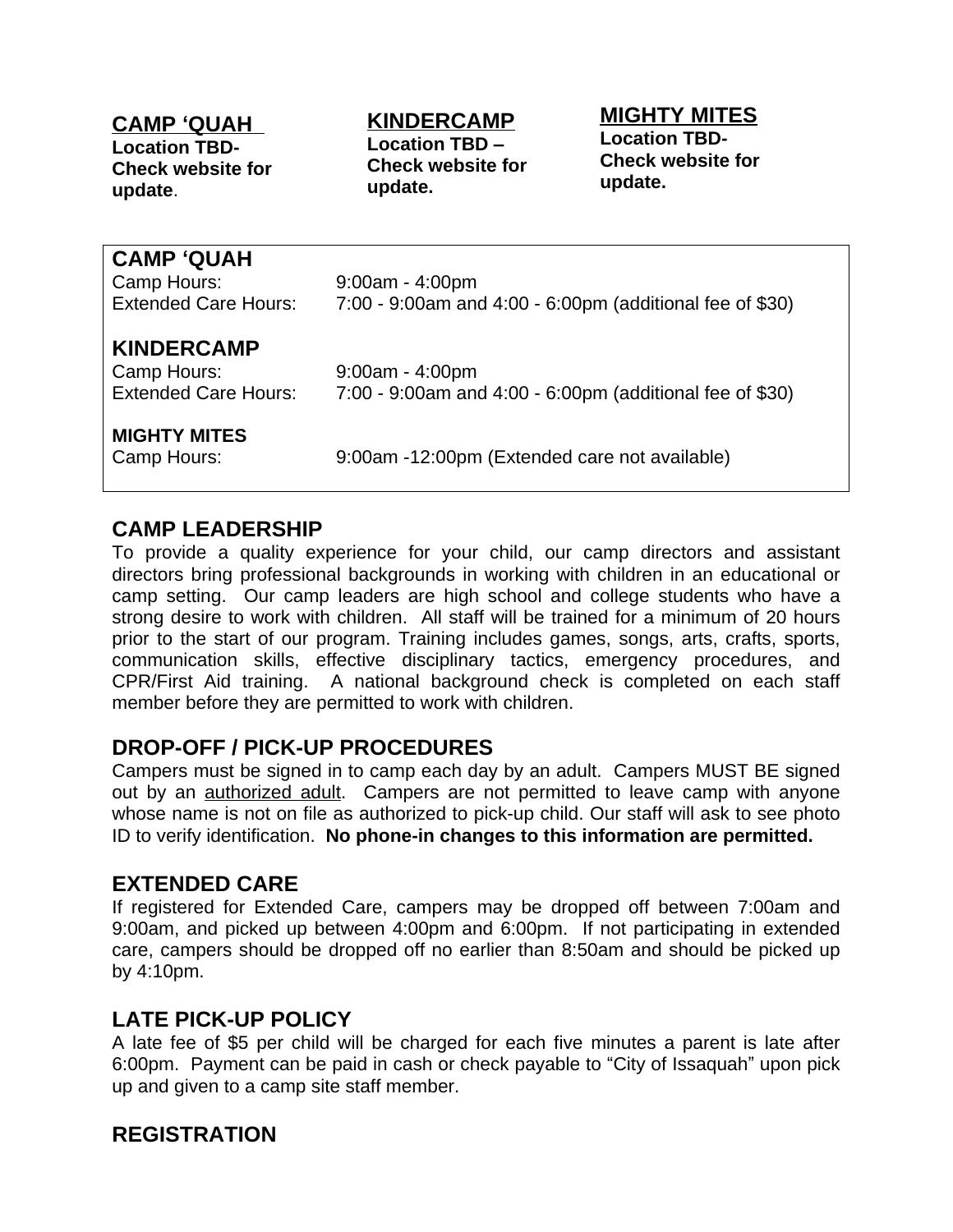Online registration for all camps begins on Saturday, March 5th, at 8:00am. Phone-in registration begins on Monday, March 8<sup>th</sup>, at 8:00 AM.

#### [www.issaquahwa.gov/register](http://www.issaquahwa.gov/register)

A [\\$4](http://www.issaquahwa.gov/register)0 [non-refundable,](http://www.issaquahwa.gov/register) non-transferable deposit for each week of camp is [required](http://www.issaquahwa.gov/register) at time of [registration,](http://www.issaquahwa.gov/register) if not [paying](http://www.issaquahwa.gov/register) in full. Deposits will be [applied](http://www.issaquahwa.gov/register) to the camp fee. Payment [schedules](http://www.issaquahwa.gov/register) are made available for those with a valid VISA or [MasterCard.](http://www.issaquahwa.gov/register) **[All](http://www.issaquahwa.gov/register) [paym](http://www.issaquahwa.gov/register)ents must be [made](http://www.issaquahwa.gov/register) in full by Friday – 2 weeks prior to [beginning](http://www.issaquahwa.gov/register) of camp  or your credit card will [automatically](http://www.issaquahwa.gov/register) be charged**[.](http://www.issaquahwa.gov/register) [A](http://www.issaquahwa.gov/register)utomatic payment is [available](http://www.issaquahwa.gov/register) upon [request.](http://www.issaquahwa.gov/register) [Payment](http://www.issaquahwa.gov/register) can be made in cash, by check or credit card (Visa or [MasterCard\). Please make all checks payable to "City of Issaquah."](http://www.issaquahwa.gov/register)

#### **[REFUNDS](http://www.issaquahwa.gov/register)**

No [refunds](http://www.issaquahwa.gov/register) will be issued after the start of the camp [week.](http://www.issaquahwa.gov/register) [No](http://www.issaquahwa.gov/register) [pro-rating](http://www.issaquahwa.gov/register) or partial [registrations](http://www.issaquahwa.gov/register) are permitted. Refund[s,](http://www.issaquahwa.gov/register) **[less](http://www.issaquahwa.gov/register) \$40**[,](http://www.issaquahwa.gov/register) will be made if [withdrawal](http://www.issaquahwa.gov/register) is received at [leas](http://www.issaquahwa.gov/register)t 10 [days](http://www.issaquahwa.gov/register) [prio](http://www.issaquahwa.gov/register)r to the [start](http://www.issaquahwa.gov/register) of [the](http://www.issaquahwa.gov/register) [camp](http://www.issaquahwa.gov/register) [week.](http://www.issaquahwa.gov/register) This applies to all camps [whether](http://www.issaquahwa.gov/register) [paid](http://www.issaquahwa.gov/register) in [full](http://www.issaquahwa.gov/register) or on payment [schedule.](http://www.issaquahwa.gov/register) [Withdrawals](http://www.issaquahwa.gov/register) requested less than 10 [days](http://www.issaquahwa.gov/register) prior to [first day of camp will receive a 50% refund, less \\$40 for each camp, per participant.](http://www.issaquahwa.gov/register)

#### **[LUNCH / SNACK](http://www.issaquahwa.gov/register)**

[Campers](http://www.issaquahwa.gov/register) [need](http://www.issaquahwa.gov/register) to bring a sack lunch, [beverage,](http://www.issaquahwa.gov/register) [snacks,](http://www.issaquahwa.gov/register) and water [bottle](http://www.issaquahwa.gov/register) each day. [Sack lunch should be labeled with the camper's name.](http://www.issaquahwa.gov/register)

#### **[WHAT TO WEAR](http://www.issaquahwa.gov/register)**

We ask that you send your child to [camp](http://www.issaquahwa.gov/register) in play [clothes](http://www.issaquahwa.gov/register) and tennis [shoes.](http://www.issaquahwa.gov/register) [Please](http://www.issaquahwa.gov/register) do [not](http://www.issaquahwa.gov/register) send [your](http://www.issaquahwa.gov/register) [child](http://www.issaquahwa.gov/register) [t](http://www.issaquahwa.gov/register)o camp in [flip-flops.](http://www.issaquahwa.gov/register) This is to ensure your child is [comfortable](http://www.issaquahwa.gov/register) and [safe.](http://www.issaquahwa.gov/register) Each [camper](http://www.issaquahwa.gov/register) will receive a camp T-shir[t.](http://www.issaquahwa.gov/register) [Participants](http://www.issaquahwa.gov/register) should bring extra [clothes](http://www.issaquahwa.gov/register) suitable for a change in the weather (i.e. jackets, shorts, [sweatshirt,](http://www.issaquahwa.gov/register) etc.) [Pleas](http://www.issaquahwa.gov/register)e [make](http://www.issaquahwa.gov/register) sure your child's [name](http://www.issaquahwa.gov/register) is [on](http://www.issaquahwa.gov/register) all [belongings.](http://www.issaquahwa.gov/register) A [cloth/disposable](http://www.issaquahwa.gov/register) face mask, [we](http://www.issaquahwa.gov/register) [recommend](http://www.issaquahwa.gov/register) [packing a couple](http://www.issaquahwa.gov/register) [incase one gets dirty while at camp.](http://www.issaquahwa.gov/register)

#### **[SUNSCREEN](http://www.issaquahwa.gov/register)**

Please be sure to apply [sunscreen](http://www.issaquahwa.gov/register) to your child each day before cam[p.](http://www.issaquahwa.gov/register) It is [suggested](http://www.issaquahwa.gov/register) [that](http://www.issaquahwa.gov/register) your child [bring](http://www.issaquahwa.gov/register) [labeled](http://www.issaquahwa.gov/register) [lotion](http://www.issaquahwa.gov/register) [sunscreen](http://www.issaquahwa.gov/register) to camp to help protect [him/her](http://www.issaquahwa.gov/register) from the sun's [harmful](http://www.issaquahwa.gov/register) rays. We [suggest](http://www.issaquahwa.gov/register) you teach [yo](http://www.issaquahwa.gov/register)ur child how to apply [sunscreen](http://www.issaquahwa.gov/register) properly. **[Although](http://www.issaquahwa.gov/register) [it](http://www.issaquahwa.gov/register) is not [permitted](http://www.issaquahwa.gov/register) for [staff](http://www.issaquahwa.gov/register) to [provide](http://www.issaquahwa.gov/register) or [apply](http://www.issaquahwa.gov/register) [sunscreen](http://www.issaquahwa.gov/register) to a [camper,](http://www.issaquahwa.gov/register) [every effort is made to remind campers to apply sunscreen throughout](http://www.issaquahwa.gov/register) [the day.](http://www.issaquahwa.gov/register)**

#### **[MEDICATION](http://www.issaquahwa.gov/register)**

Our staff is not [permitted](http://www.issaquahwa.gov/register) to [safeguard](http://www.issaquahwa.gov/register) or administer prescription or [non-prescription](http://www.issaquahwa.gov/register) [medication](http://www.issaquahwa.gov/register) to children. **This [includes](http://www.issaquahwa.gov/register) Tyle[nol,](http://www.issaquahwa.gov/register) cough [medicine,](http://www.issaquahwa.gov/register) EpiPens, allergy [medi](http://www.issaquahwa.gov/register)cine, [sunscreen,](http://www.issaquahwa.gov/register) etc.** If your child takes [medication](http://www.issaquahwa.gov/register) reg[ul](http://www.issaquahwa.gov/register)arly or for a [temporary](http://www.issaquahwa.gov/register) condition, any [medication](http://www.issaquahwa.gov/register) must be brought in the original container and be clearly [labeled](http://www.issaquahwa.gov/register) with [the](http://www.issaquahwa.gov/register) [child's](http://www.issaquahwa.gov/register) name[,](http://www.issaquahwa.gov/register) [description](http://www.issaquahwa.gov/register) of me[dicat](http://www.issaquahwa.gov/register)ion, [physician](http://www.issaquahwa.gov/register) and dosage. [Children](http://www.issaquahwa.gov/register) must be in [possession](http://www.issaquahwa.gov/register) of their own medication and/or [sunscreen](http://www.issaquahwa.gov/register) and [must](http://www.issaquahwa.gov/register) be [able to administer it themselves.](http://www.issaquahwa.gov/register)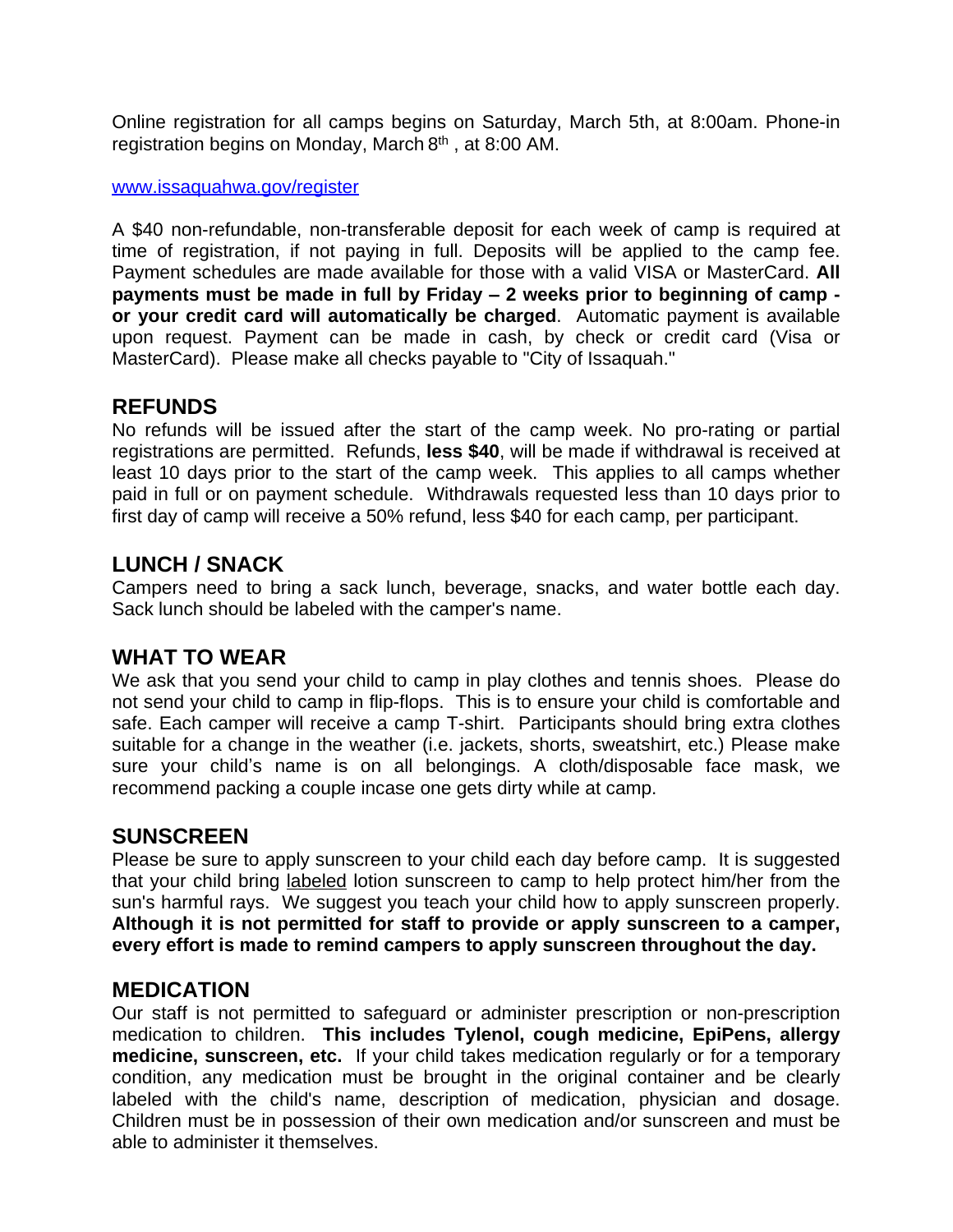#### **HEALTH AND SAFETY PLAN**

We have created a **[Health and Safety Plan](For%20Parents%20-%20Camp%20Health%20&%20Safety%20.pdf)** that covers what we are doing to keep campers and staff safe this summer. We recommend reviewing a few key points with your camper prior to camp. Please review the importance of mask wearing and hand washing. Note: this is a working document and may change. We will send any update via the Welcome e-mail or hand outs during the week.

#### **ILLNESS**

Children who are ill (with or without a temperature),or are unable to participate in regular activities should not come to camp. If your child has a fever, active rash, nausea, diarrhea, sore throat, stomach pain, or has had any of these symptoms within the last 24 hours before camp, he/she is probably not well enough to participate in daily activities.

If a child becomes ill while he/she is in our care, an authorized adult will be notified and asked to pick up the child. Symptoms such as vomiting, severe coughing, diarrhea, lice or red spots will require removal of the child from the camp setting. Parents should establish an alternate plan for each child if they are unable to pick up a sick child, or if they cannot be reached by telephone during the workday; be sure to list anyone who may potentially pick up your child on the Participant Information Form.

Parent/Guardians will be asked to fill out a Participant Information Form to keep on file in the camp program. In the event of an accident, parents will be notified immediately. If a parent cannot be reached, emergency contacts and/or the physician listed in the child's records will be called and/or emergency action taken.

#### **INJURIES**

All Issaquah Parks & Recreation staff is trained in CPR. Minor cuts, bruises and scrapes will be treated with soap, water and a bandage and parents will be notified upon their arrival at camp for pick-up. All injuries, treatments and parental notifications are documented by camp staff.

Staff will notify parents immediately of any head injury, nose bleed, or other serious injury and treatment given. If necessary and staff is unable to reach a parent, they will call an emergency contact number listed on the camper's Participant Information Form

#### **CONCUSSION INFORMATION**

A concussion is a brain injury, and all brain injuries are serious. They are caused by a bump, blow, or jolt to the head, or by a blow to another part of the body with the force transmitted to the head. They can range from mild to severe and can disrupt the way the brain normally works. Even though most concussions are mild, **all concussions are potentially serious and may result in complications including prolonged brain damage and death if not recognized and managed properly.** In other words, even a "ding" or a bump on the head can be serious. You can't see a concussion and most sports concussions occur without loss of consciousness. Signs and symptoms of concussion may show up right after the injury or can take hours or days to fully appear. If your child reports any symptoms of concussion, or if you notice the symptoms or signs of concussion yourself, seek medical attention right away.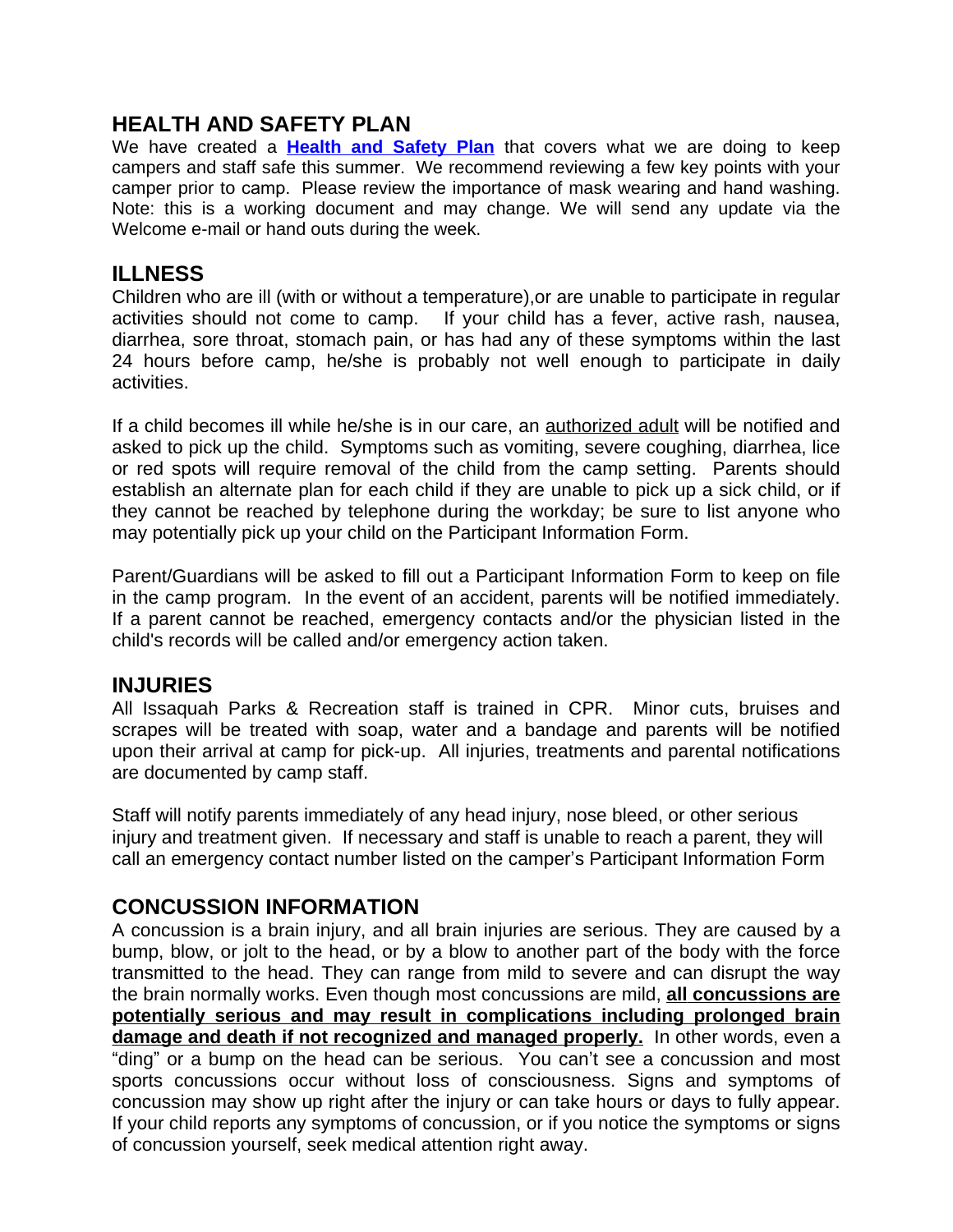| Symptoms may include one or more of the following:                                                                                                                                                                                                                                                  |                                                                                                                                                                                                                                                                                |  |
|-----------------------------------------------------------------------------------------------------------------------------------------------------------------------------------------------------------------------------------------------------------------------------------------------------|--------------------------------------------------------------------------------------------------------------------------------------------------------------------------------------------------------------------------------------------------------------------------------|--|
| <b>Headaches</b><br>"Pressure in head"<br>Nausea or vomiting<br>Neck pain<br>٠<br>Balance problems or dizziness<br>Blurred, double, or fuzzy vision<br>Sensitivity to light or noise<br>Feeling sluggish or slowed down<br>Feeling foggy or groggy<br><b>Drowsiness</b><br>Change in sleep patterns | Amnesia<br>"Don't feel right"<br>Fatigue or low energy<br><b>Sadness</b><br>Nervousness or anxiety<br><b>Irritability</b><br>More emotional<br>Confusion<br>Concentration or memory<br>problems (forgetting game plays)<br>Repeating the same<br>$\bullet$<br>question/comment |  |

| Symptoms may include one or more of the following:                                                                                                                                                                                               |                                                                                                                                                                                                                                                                                                                   |  |
|--------------------------------------------------------------------------------------------------------------------------------------------------------------------------------------------------------------------------------------------------|-------------------------------------------------------------------------------------------------------------------------------------------------------------------------------------------------------------------------------------------------------------------------------------------------------------------|--|
| <b>Appears Dazed</b><br>Vacant facial expression<br>Confused about assignment<br>$\bullet$<br>Forgets plays<br>Is unsure of game, score, or<br>$\bullet$<br>opponent<br>Moves clumsily or displays<br>incoordination<br>Answers questions slowly | <b>Slurred Speech</b><br>$\bullet$<br>Shows behavior or personality<br>$\bullet$<br>changes<br>• Can't recall events prior to hit<br>Can't recall events after hit<br>$\bullet$<br>• Seizures or convulsions<br>Any change in typical behavior or<br>$\bullet$<br>personality<br>Loses consciousness<br>$\bullet$ |  |

#### **What can happen if my child keeps on playing with a concussion or returns too soon?**

Participants with the signs and symptoms of concussion should be removed from play immediately. Continuing to play with the signs and symptoms of a concussion leaves the young athlete especially vulnerable to greater injury. There is an increased risk of significant damage from a concussion for a period of time after that concussion occurs, particularly if the participant suffers another concussion before completely recovering from the first one. This can lead to prolonged recovery, or even to severe brain swelling (second impact syndrome) with devastating and even fatal consequences. It is well known that adolescents or teenagers will often under-report symptoms of injuries. Concussions are no different. As a result, education of administrators, coaches, parents and students is the key for student-participant's safety.

#### **If you think your child has suffered a concussion**

Any participant even suspected of suffering a concussion should be removed from the game or activity immediately. No participant may return to activity after an apparent head injury or concussion, regardless of how mild it seems or how quickly symptoms clear, without medical clearance. Close observation of the participant should continue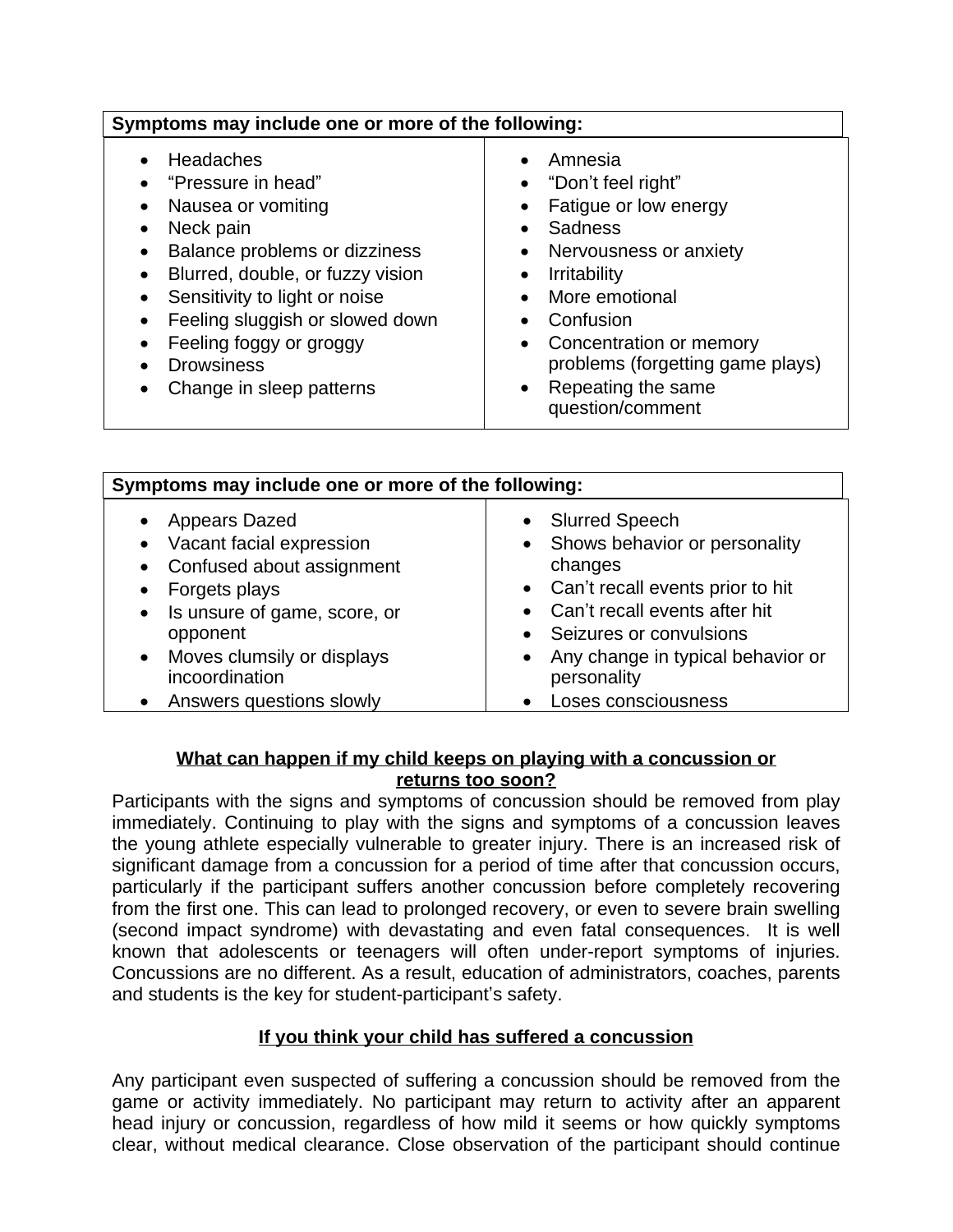for several hours. The new "Zackery Lystedt Law" in Washington now requires the consistent and uniform implementation of long and well-established return to play concussion guidelines that have been recommended for several years:

"a youth athlete who is suspected of sustaining a concussion or head injury in a practice or game shall be removed from competition at that time"

#### **and**

"…may not return to play until the athlete is evaluated by a licensed heath care provider trained in the evaluation and management of concussion and received written clearance to return to play from that health care provider".

You should also inform your child's coach/director/instructor if you think that your child may have a concussion.

#### **EMERGENCY PROCEDURES**

In case of a serious injury or illness, the following procedures will be followed:

- Call 911
- Administer First Aid/CPR
- Contact parent or emergency contact
- File Accident/Incident Report

#### **MAJOR DISASTER**

Each day camp site has an emergency kit with food, water, first aid kit and radio in the event that children are required to stay on site for an extended period. In the event of an earthquake or other major disaster, phone contact with Issaquah Parks & Recreation may be unavailable. After an earthquake, all campers will be evacuated as soon as it is safe to do so and will remain outside until a complete structural check of the building can be obtained. In the event of a lockdown, please note that no individuals will be permitted to enter or exit the building. Specific emergency procedures will be reviewed and practiced at each of our sites.

#### **FIELD TRIPS**

#### **\*Field trips are pending for 2022.**

Each week will feature a special event or field trip. Please note - the Issaquah School District's drivers and buses will be transporting participants to/from many of the City of Issaquah activities as contracted services. There also may be the opportunity to walk to our destination. Adventure Camp will utilize City of Issaquah 12-passenger vans driven by City of Issaquah staff.

Parent volunteers are welcome to chaperone and assist staff on most field trips. In fact, camp staff often seek parents/adult chaperones to assist with safely managing the field trips. Siblings are not permitted to ride the school bus. Volunteers may need to pay for any field trip admissions. Please contact the Camp Director for more information. A volunteer application and online background check must be completed and approved before participation begins.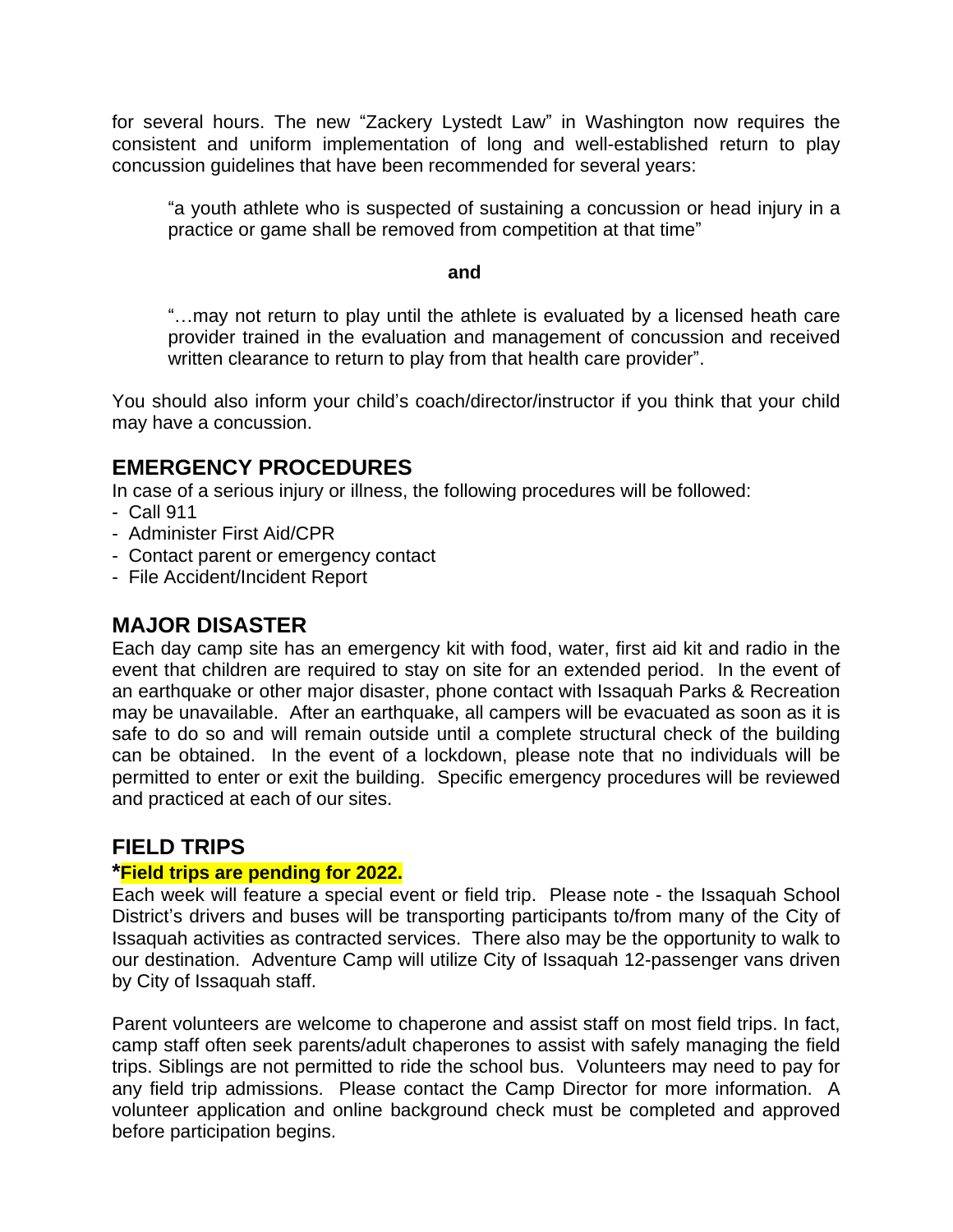#### **Roles of Parents/Chaperones on Field Trips**

- Assist staff with enforcing school bus rules...
	- o Campers need to be sitting facing forward.
	- o Campers are not allowed to eat on the bus.
- Stay with the camp group. This is a day camp field trip; not a family outing.
- Hold campers' hands while walking.
- Assist in bathroom with hand washing.
- Assist staff in ensuring that campers are eating their own lunch and not sharing food with others.
- Treat all campers fairly. Please do not purchase special items for only your child while on the trip.
- Inform Day Camp Staff of any immediate concerns.
- Sign out child with Day Camp Staff at the field trip site, if not returning with the camp on the bus.

#### **Roles of Camp Staff on Field Trips**

- Take attendance upon entering the school bus and whenever deemed necessary.
- Constantly count campers. Please note that Staff are responsible for the whereabouts and safety of YOUR child on field trips, even if you are a chaperone.
- Accompany campers (2 or more at a time) to bathrooms.
- Be knowledgeable of campers' special needs and allergy concerns.
- Ensure that all campers eat their own lunch and do not share with others.
- Ensure that camp adheres to the set time schedule.
- Inform Parents/Chaperones of any immediate concerns.

#### **SPECIAL NEEDS**

Parent/Guardian must notify Issaquah Parks & Recreation of any special requirements or physical limitations of their child at time of registration. In some cases, a doctor's approval may be required. Enrollment may be denied if Camp Director or Recreation Coordinator assesses that the needs of the child exceed the abilities of staff to provide, within reasonable accommodation; unless parent or their assigned adult agent can provide the necessary accommodation. Any child with special needs must contact Cathy Jones, Recreation Supervisor (call 425-837-3317), prior to registration. Staff to student ratio is 1 staff to 10 campers. Some participants may be required to provide an attendant or the parent may stay with child.

Children must be fully potty-trained in order to attend camp. We do not have sufficient staff or suitable facilities to be able to accept students who are not potty-trained. Should your child have an accident, you will be called and expected to come to camp immediately to assist your child. Should this occur more than once, you will be asked to withdraw from the program until your child is fully trained and ready to attend camp.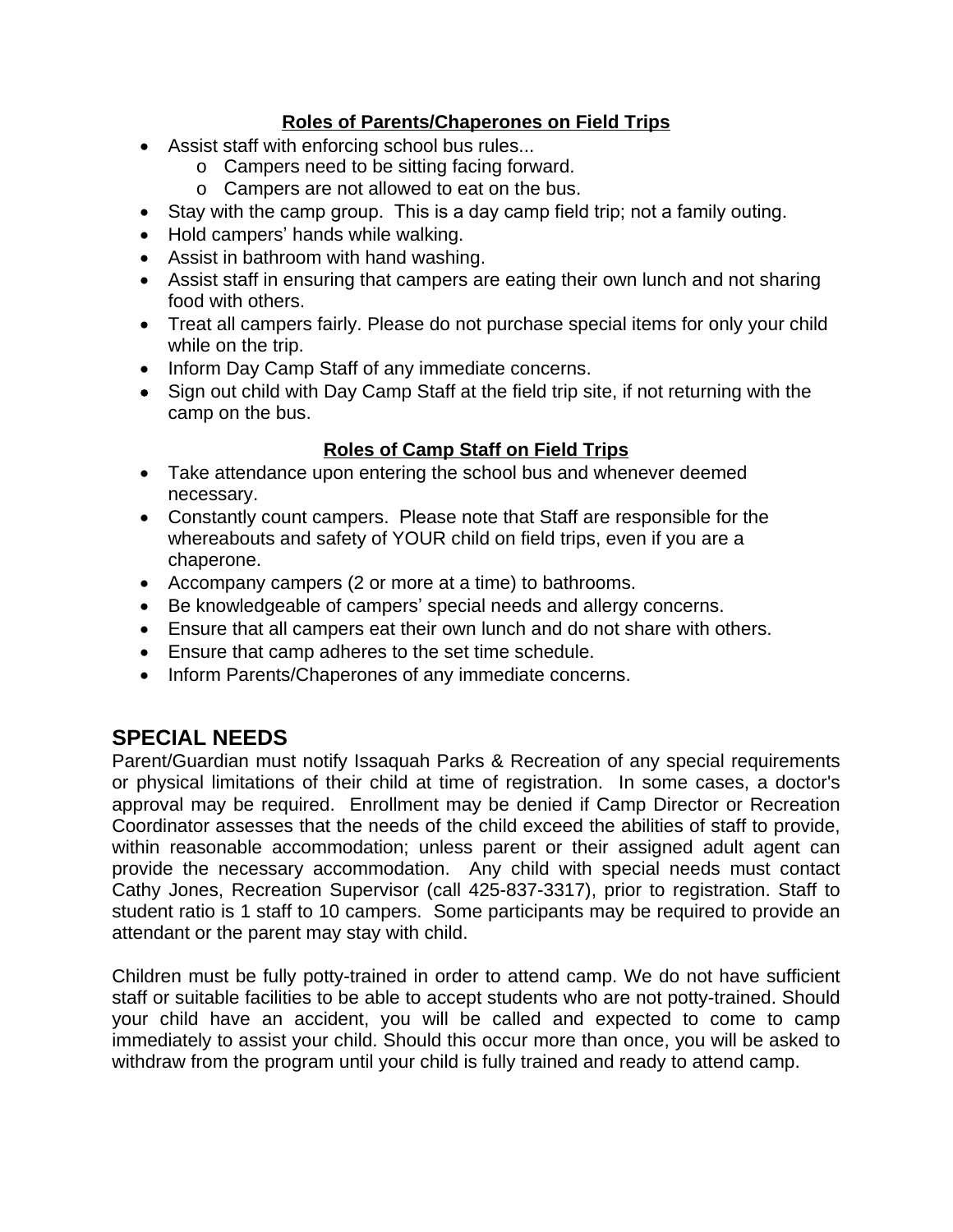#### **CHILD ABUSE REPORTING**

Washington State Law requires that Parks & Recreation staff immediately report to the Police or Child Protective Services an instance where there is reason to suspect the occurrence of physical, sexual, or emotional child abuse, child neglect or exploitation.

#### **FAIR PLAY ACT**

The City of Issaquah complies with the State of Washington's "Fair Play in Community Sports Act" (Chapter 467, 2009 Laws, effective date July 26, 2009) that prohibits discrimination against any person in a community athletics program on the basis of sex. Please send any questions or comments to: Cathy Jones at the City of Issaquah, P.O. Box 1307, Issaquah, WA 98027 or [cathyj@issaquahwa.gov or 425-837-3317](mailto:cathyj@issaquahwa.gov)*[.](mailto:cathyj@issaquahwa.gov)*

#### **[CAMP GUIDELINES](mailto:cathyj@issaquahwa.gov)**

[Parents](mailto:cathyj@issaquahwa.gov) are required to read the following [guidelines](mailto:cathyj@issaquahwa.gov) and discuss and/or explain them [to](mailto:cathyj@issaquahwa.gov) the child. [Issaquah](mailto:cathyj@issaquahwa.gov) Parks & Recreation wants your child to have a positive [experience](mailto:cathyj@issaquahwa.gov) at camp this summer. A thorough review and [complete](mailto:cathyj@issaquahwa.gov) un[derstanding](mailto:cathyj@issaquahwa.gov) of the [guidelines](mailto:cathyj@issaquahwa.gov) [is key to making this happen.](mailto:cathyj@issaquahwa.gov)

- [Children](mailto:cathyj@issaquahwa.gov) must keep their hands and feet to the[mselves](mailto:cathyj@issaquahwa.gov) at all times. This [means](mailto:cathyj@issaquahwa.gov) [no hitting, biting, scratching or throwing items at other campers or staff.](mailto:cathyj@issaquahwa.gov)
- [Children](mailto:cathyj@issaquahwa.gov) must use words that resp[ect](mailto:cathyj@issaquahwa.gov) t[hemselves](mailto:cathyj@issaquahwa.gov) and others. Abusive [language,](mailto:cathyj@issaquahwa.gov) [profanity and teasing will not be tolerated.](mailto:cathyj@issaquahwa.gov)
- [Children must follow the leader's instructions at all times.](mailto:cathyj@issaquahwa.gov)
- [Children](mailto:cathyj@issaquahwa.gov) must advise [Camp](mailto:cathyj@issaquahwa.gov) Staff of [their](mailto:cathyj@issaquahwa.gov) wh[ereabouts](mailto:cathyj@issaquahwa.gov) when they are [not](mailto:cathyj@issaquahwa.gov) [with](mailto:cathyj@issaquahwa.gov) [their group, including bathroom breaks.](mailto:cathyj@issaquahwa.gov)
- [Ch](mailto:cathyj@issaquahwa.gov)ildren are not [allowed](mailto:cathyj@issaquahwa.gov) to leave the [premises](mailto:cathyj@issaquahwa.gov) of cam[p](mailto:cathyj@issaquahwa.gov) [unless](mailto:cathyj@issaquahwa.gov) [they](mailto:cathyj@issaquahwa.gov) are with [Camp Staff or an authorized adult.](mailto:cathyj@issaquahwa.gov)
- Leave valuable items [including](mailto:cathyj@issaquahwa.gov) [video](mailto:cathyj@issaquahwa.gov) g[ames,](mailto:cathyj@issaquahwa.gov) [trading](mailto:cathyj@issaquahwa.gov) [cards,](mailto:cathyj@issaquahwa.gov) [clothing,](mailto:cathyj@issaquahwa.gov) jewelry, cameras and money at home. Camp staff will not be [responsible](mailto:cathyj@issaquahwa.gov) for [lost](mailto:cathyj@issaquahwa.gov) [or](mailto:cathyj@issaquahwa.gov) [stolen items.](mailto:cathyj@issaquahwa.gov)
- [All](mailto:cathyj@issaquahwa.gov) clothing and [personal](mailto:cathyj@issaquahwa.gov) items should be marked with child's name for easy [identification.](mailto:cathyj@issaquahwa.gov) Clothing left at [camp](mailto:cathyj@issaquahwa.gov) will be [placed](mailto:cathyj@issaquahwa.gov) [in](mailto:cathyj@issaquahwa.gov) "lost and [found.](mailto:cathyj@issaquahwa.gov)" Any [unclaimed](mailto:cathyj@issaquahwa.gov) items will be taken to the [Issaquah](mailto:cathyj@issaquahwa.gov) Food and [Clothing](mailto:cathyj@issaquahwa.gov) Bank after t[he](mailto:cathyj@issaquahwa.gov) [last week of camp.](mailto:cathyj@issaquahwa.gov)
- [Camp staff will utilize a "buddy system" throughout the day camp program.](mailto:cathyj@issaquahwa.gov)